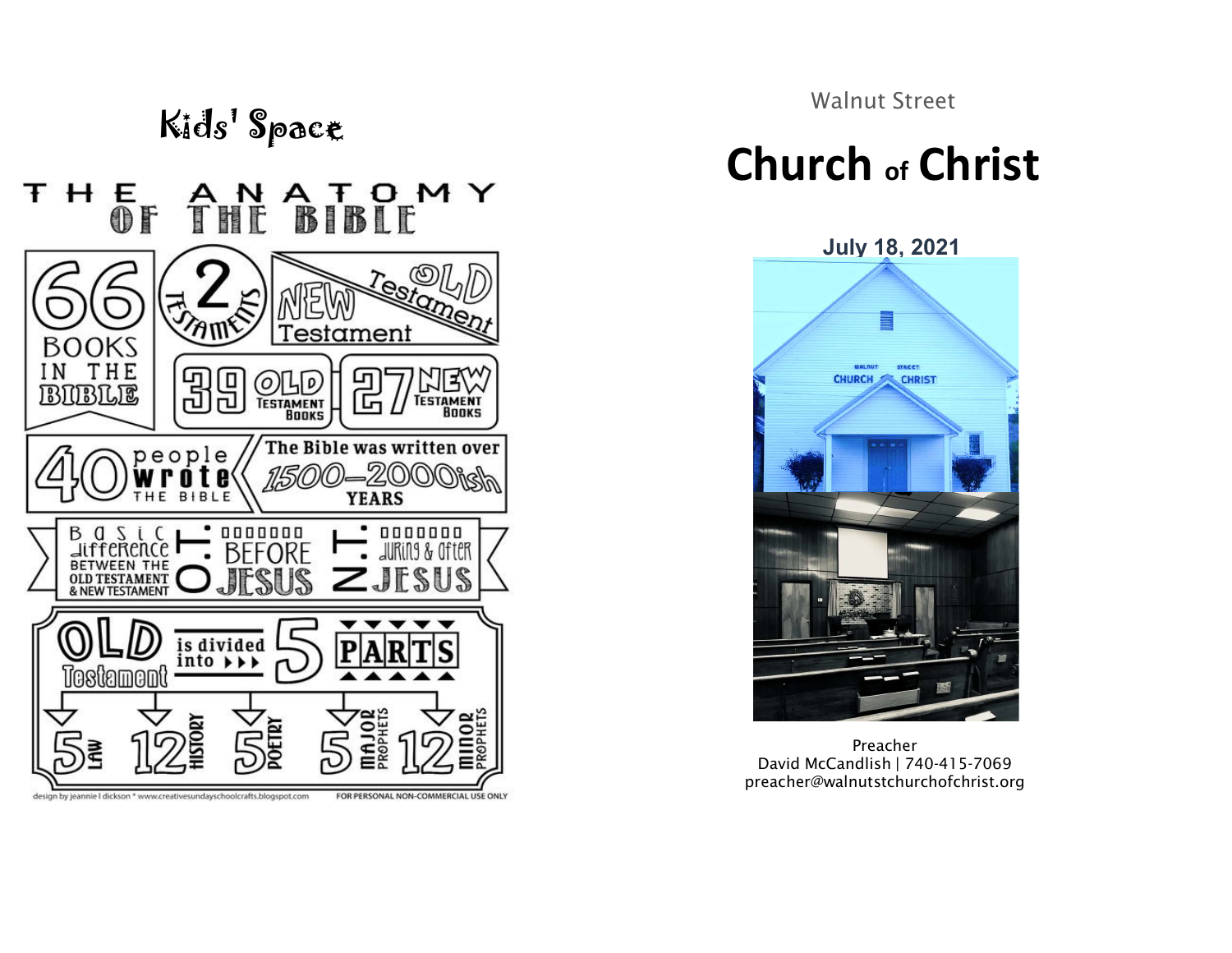| Prayer Requests                         |                                   |  |     |
|-----------------------------------------|-----------------------------------|--|-----|
| Linda Dagget                            | In Hospital; had a stroke         |  | Del |
| (Whitney Osborne's Grandma)             |                                   |  | Tho |
| Ronda Stalder and husband               | in hospital; in car accident      |  | Syd |
| <b>Ron Merckle</b>                      | Not well                          |  | Jak |
| <b>Sherry Anderson</b>                  | Made it home                      |  |     |
| (Jerry Tucker's sister)                 |                                   |  |     |
| Norma Irvin                             |                                   |  |     |
| (Sue's sister)                          | Very Discouraged and in pain      |  |     |
| <b>Rick Kimes</b>                       | Waiting on test result            |  |     |
| Mary Lou Alexander                      | Surgery July 19th                 |  |     |
| <b>Kelly Smith</b>                      | Passed kidney stone;              |  |     |
|                                         | so no surgery needed!             |  |     |
| Marie Chappelear                        | In Hospital; lost use of her legs |  |     |
| Anita (friend of Sherry Stanley) Cancer |                                   |  |     |
| Family of Laura Vanbibber               |                                   |  |     |
| <b>Family of Scott Campbell</b>         | He passed away Thurs              |  |     |
| Emma Steenrod                           | Got hurt on her trampoline        |  |     |
| (Cheryl K.'s granddaughter              | Swollen; may be ligament          |  |     |
|                                         | damage                            |  |     |
| Derek Steenrod                          | Doing well on his new diet        |  |     |
|                                         | Blood sugar is good now           |  |     |
| <b>Charles Lanning</b>                  | Home and doing better, but        |  |     |
|                                         | has therapy                       |  |     |
|                                         |                                   |  |     |
|                                         |                                   |  |     |
|                                         |                                   |  |     |

## Birthdays & Anniversaries

Delaney Cochran July 19 Thomas McMichael July 20 Sydney Jones July 22 Jake McMichael **July 22** 

## Announcements

## **WORSHIP** SERVICE AT 6PM **TONIGHT**

Men who would like to be added to the Privileged to Serve list for a duty, please

see David McCandlish